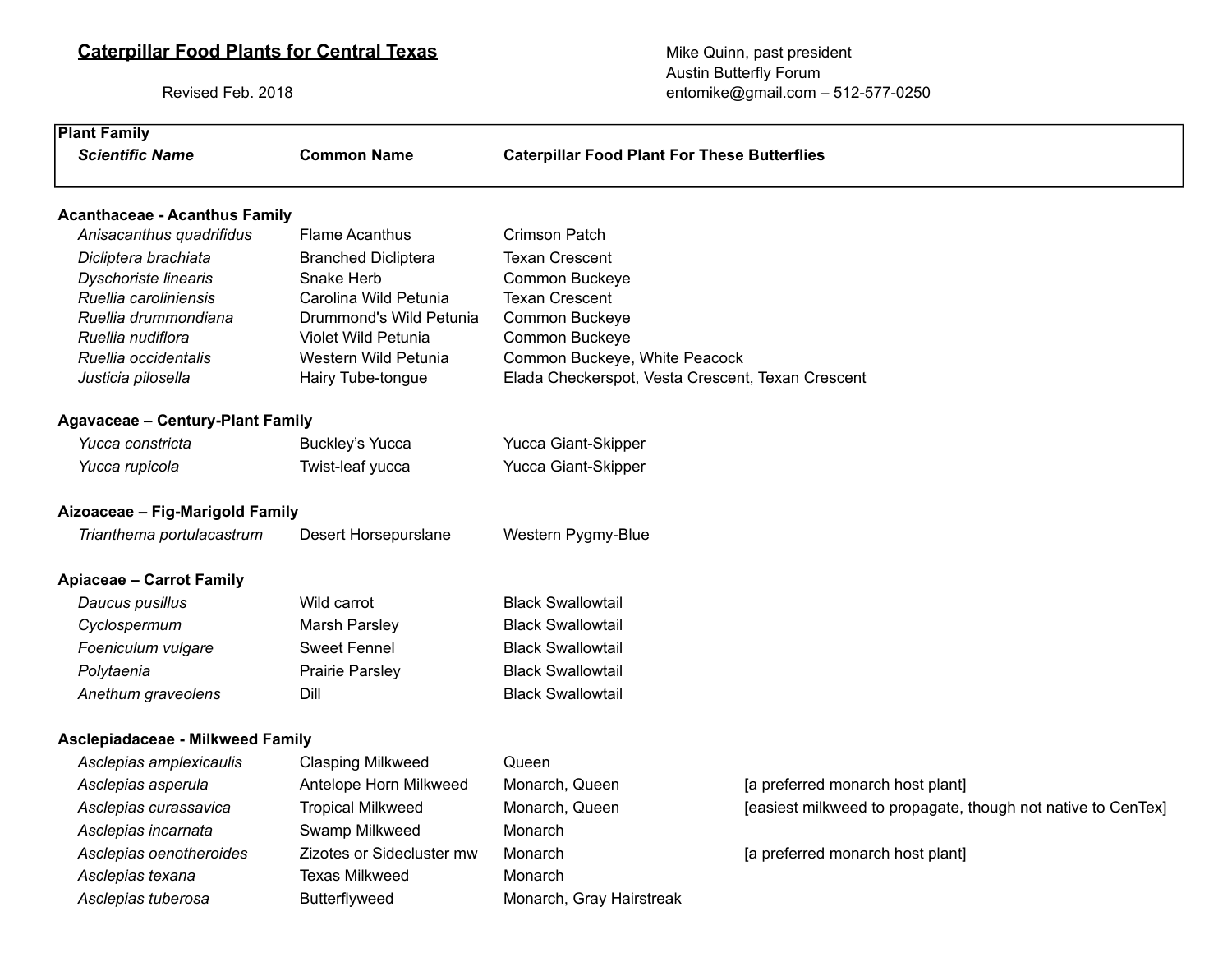*Cynanchum barbigerum* Cynanchum Variegated Fritillary **Cynanchum racemosum** Talayote **Cynanchum racemosum** Talayote **Queen**, Soldier *Funastrum crispum* Wavy-leaf Milkvine Queen, Soldier, Monarch **Funastrum cynanchoides** Fringed Milkvine Soldier *Matelea edwardsensis* Plateau Milkvine Queen

*Achillea millefolium* Common Yarrow Painted Lady Ambrosia artemisiifolia **Annual Ragweed** Bordered Patch *Bidens aristosa* Bearded Beggarticks Dainty Sulphur *Centaurea americana* American Basket-flower Painted Lady *Conoclinium betonicifolium* Betony-leaf Mistflower Rounded Metalmark **Conoclinium greggii** Gregg's Mistflower Rawson's Metalmark *Conyza canadensis* Canadian Horseweed Silvery Checkerspot **Dyssodia tagetoides** False Dogfennel **False Degmeent** Dainty Sulphur *Eupatorium serotinum* Lateflowering Thoroughwort Rounded Metalmark Gaillardia pulchella **Indian Blanket** Bordered Patch **Gnaphalium Cudweed American Lady** *Helenium amarum* Yellow Sneezeweed Dainty Sulphur *Helianthus maximiliani* Maximillian Sunflower Bordered Patch **Helianthus petiolaris Prairie Sunflower** Gorgon Crescent Heterotheca subaxillaris Camphorweed Bordered Patch **Parthenium hysterophorus** Santa Maria Feverfew Bordered Patch *Rudbeckia hirta* Brown-eyed Susan Silvery Checkerspot *Senecio ampullaceus* Texas Groundsel American Lady **Silphium** Rosinweed Bordered Patch *Silybum marianum* Mediterranean Milk-thistle American Lady **Simsia calva Bush Sunflower** Bordered Patch *Solidago altissima* Canadian Goldenrod Silvery Checkerspot

Ageratina havanensis **Shrubby Boneset** Rawson's Metalmark, Bordered Patch Ambrosia trifida **Giant Ragweed** Bordered Patch, Gorgon Checkerspot *Artemisia ludoviciana* White Sagebrush Painted Lady, American Lady *Baccharis salicifolia* Seep Willow Fatal Metalmark, Elada Checkerspot *Carduus nutans* Musk Thistle Painted Lady, American Lady *Cirsium ochrocentrum* Yellow-spine Thistle Painted Lady, American Lady *Helianthus annuus* Common Sunflower Bordered Patch, Gorgon Checkerspot, Silvery Checkerspot, Painted Lady, American Lady *Palafoxia callosa* Small Palafoxia Bordered Patch, Dainty Sulphur

Asclepias viridis **Asclepias viridis** Green Milkweed Monarch Monarch Monarch Monarch **Asclepias viridis** (a preferred monarch host plant)

**Asteraceae – Aster Family Asteraceae – Aster Family and Step 2018** [many plants in this family are also very good nectar plants]

[was: *Eupatorium havanensis*]

[was: *Eupatorium betonicifolium*] [was: *Eupatorium greggii*]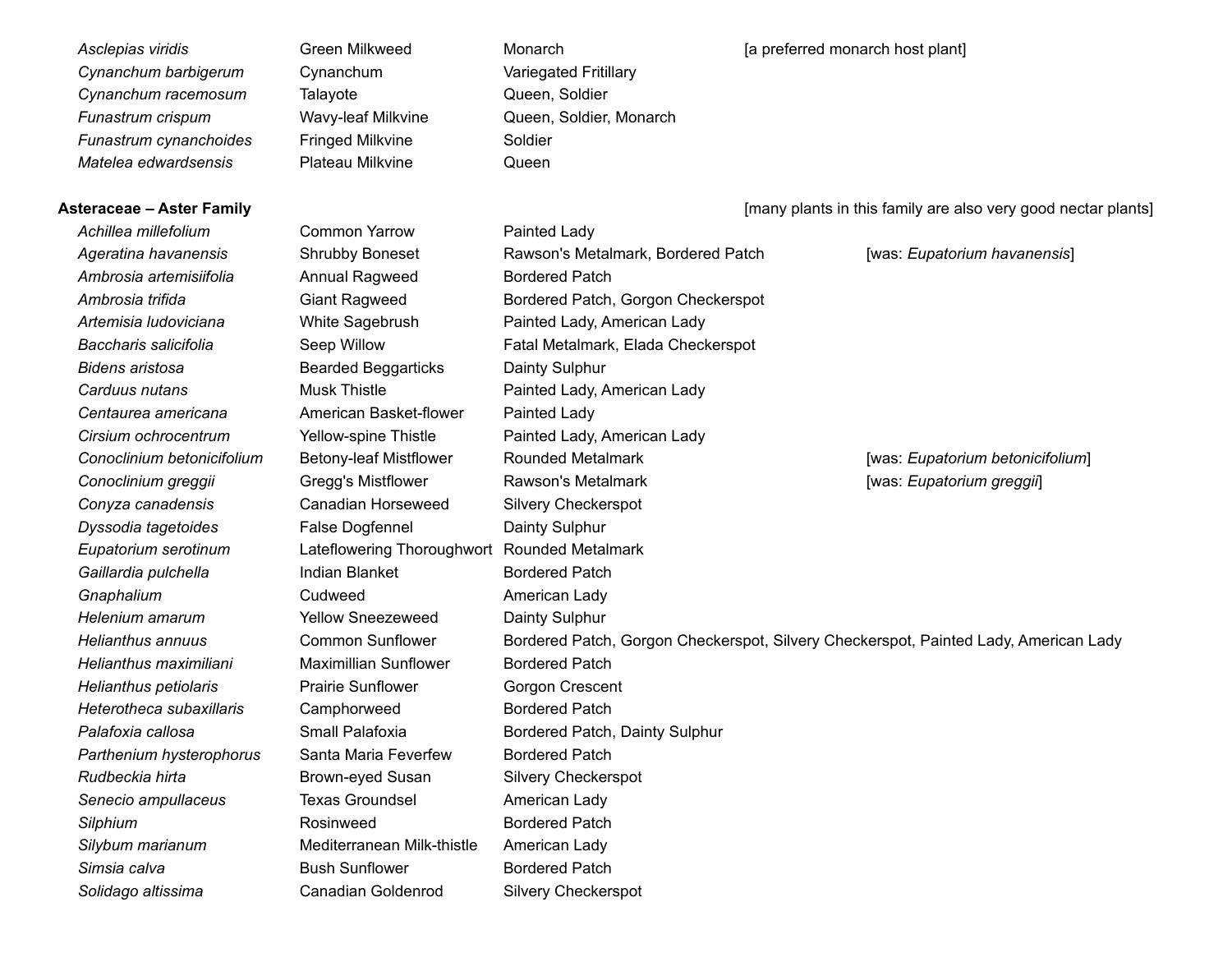| Symphyotrichum drummondii                    | Drummond's Aster           | <b>Pearl Crescent</b>                                  |                         |
|----------------------------------------------|----------------------------|--------------------------------------------------------|-------------------------|
| Symphyotrichum ericoides                     | White Heath Aster          | <b>Pearl Crescent</b>                                  |                         |
| Symphyotrichum praealtum                     | <b>Willowleaf Aster</b>    | <b>Pearl Crescent</b>                                  |                         |
| Verbesina encelioides                        | <b>Cowpen Daisy</b>        | <b>Bordered Patch</b>                                  |                         |
| Verbesina virginica                          | Frostweed                  | Bordered Patch, Silvery Checkerspot                    |                         |
| Vernonia baldwinii                           | <b>Baldwin's Ironweed</b>  | Painted Lady                                           |                         |
| Viguiera dentata                             | <b>Toothleaf Goldeneye</b> | <b>Bordered Patch</b>                                  |                         |
| Wedelia acapulcensis                         | Zexmenia                   | <b>Bordered Patch</b>                                  | [was: Zexmenia hispida] |
| Xanthium strumarium                          | Rough Cockleburr           | <b>Bordered Patch</b>                                  |                         |
| <b>Bignoniaceae - Trumpet-Creeper Family</b> |                            |                                                        |                         |
| Catalpa                                      | Common Catalpa             | Eastern Tiger Swallowtail                              |                         |
| <b>Boraginaceae - Borage Family</b>          |                            |                                                        |                         |
| <b>Myosotis</b>                              | Forget-me-not              | Painted Lady                                           |                         |
| <b>Brassicaceae - Mustard Family</b>         |                            |                                                        |                         |
| Arabis canadensis                            | Sicklepod                  | <b>Falcate Orangetip</b>                               |                         |
| Arabis petiolaris                            | <b>Brazos Rockcress</b>    | Olympia Marble                                         |                         |
| Descurainia pinnata                          | Western Tansymustard       | Olympia Marble, Cabbage White, Checkered White         |                         |
| Lepidium virginicum                          | Virginia Peppergrass       | Falcate Orangetip, Whites                              |                         |
| Nasturtium officinale                        | Watercress                 | <b>Great Southern White</b>                            |                         |
| Streptanthus bracteatus                      | <b>Bracted Twistflower</b> | <b>Falcate Orangetip</b>                               |                         |
| <b>Cannaceae - Canna Family</b>              |                            |                                                        |                         |
| Canna                                        | Canna                      | <b>Brazilian Skipper</b>                               |                         |
| <b>Capparidaceae - Caper Family</b>          |                            |                                                        |                         |
| Polanisia dodecandra                         | Redwhisker Clammyweed      | Cabbage White, Checkered White, Great Southern White   |                         |
| <b>Crassularaceae - Stonecrop Family</b>     |                            |                                                        |                         |
| Sedum nuttallianum                           | <b>Yellow Stonecrop</b>    | Gray Hairstreak, Common Buckeye, Variegated Fritillary |                         |
| <b>Euphorbiaceae - Spurge Family</b>         |                            |                                                        |                         |
| Bernardia myricifolia                        | Mouse Ears                 | Lacey's Hairstreak                                     |                         |
| Castela erecta                               | <b>Texan Goatbush</b>      | Florida White                                          |                         |
| Croton fruticulosus                          | <b>Bush Croton</b>         | Gray Hairstreak, Goatweed Leafwing, Tropical Leafwing  |                         |
| Tragia                                       | Noseburn                   | Common Mestra, Red Rim, Blue-eyed Sailor               |                         |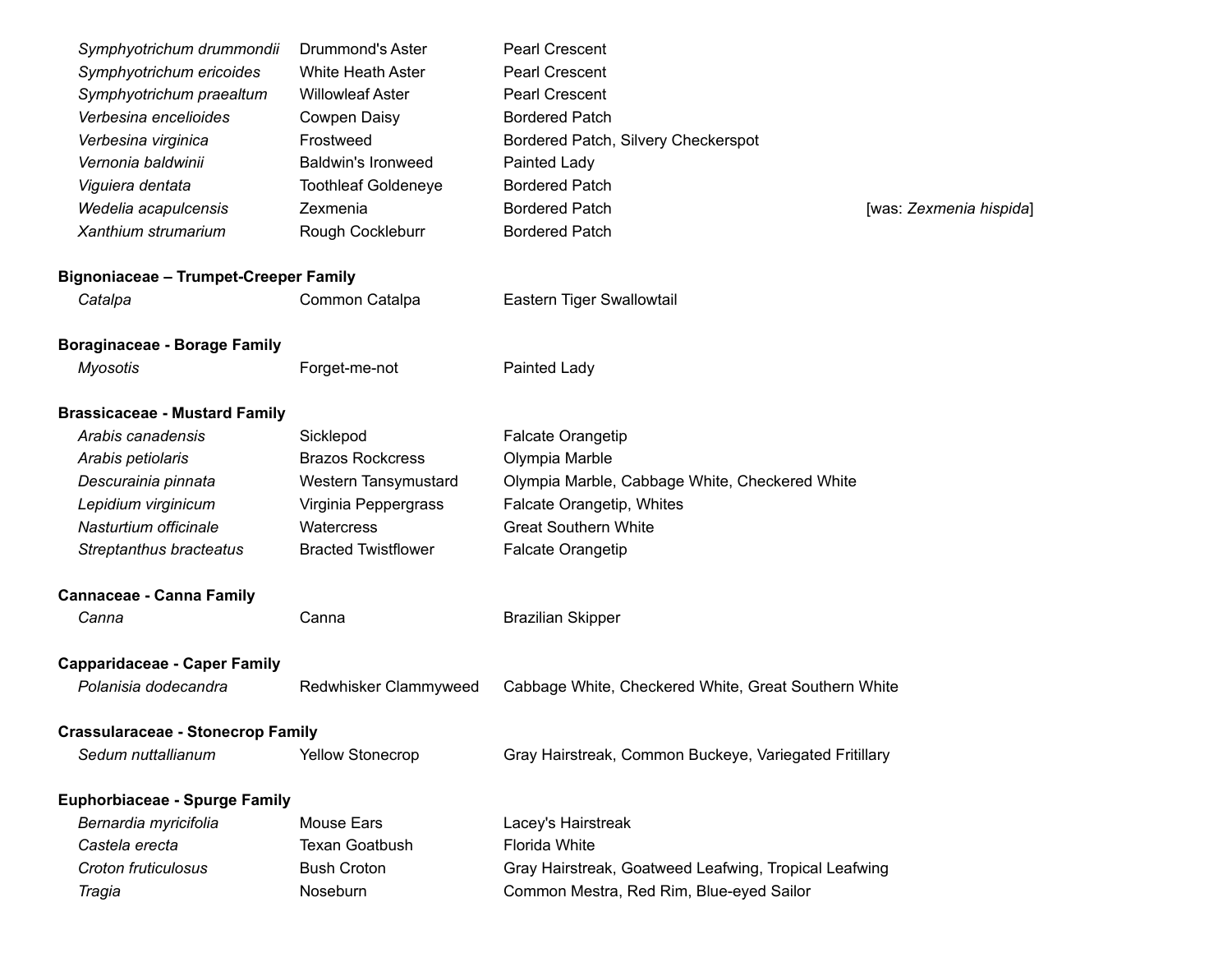**Fabaceae - Legume Family Fabaceae - Legume Family Fabaceae - Legume Family Fabaceae - Legume Family Fabaceae** - Legume Family **Fabaceae** - Legume Family **Fabaceae** - Legume Family **Fabaceae** - Legume Family **Fabac** *Acaciella angustissima* Fern Acacia Outis Skipper, Reakirt's Blue, Ceraunus Blue *Amorpha fruticosa* False Indigo Bush Silver-spotted Skipper, Gray Hairstreak, Marine Blue, Southern Dogface *Astragalus lotiflorus* Lotus Milkvetch Gray Hairstreak, Marine Blue, Tailed Blue, Ceraunus Blue, Orange Sulphur *Baptisia australis* Wild Blue Indigo Wild indigo Duskywing, Tailed Blue, Orange Sulphur *Bauhinia lunarioides* Anacacho Orchid Tree Long-tailed Skipper **Cercis canadensis** Eastern Redbud Henry's Elfin *Chamaecrista fasciculata* Partridge Pea Little Yellow, Sleepy Orange, Cloudless Sulphur, Clouded Sulphur *Desmodium* Ticktrefoil Long-tailed Skipper, Dorantes Longtail, Cassius & Tailed Blue, Variegated Frit, Tailed Orange *Ebenopsis ebano* Texas Ebony Cassius Blue, Ceraunus Blue, Orange-barred Sulphur, Orange Sulphur *Eysenhardtia texana* Texas Kidneywood Southern Dogface *Indigofera lindheimeriana* Lindheimer Scarlet Pea Fasle Duskywing, Gray Hairstreak, Cassius Blue, Reakirt's Blue, Southern Dogface *Lupinus texensis* Texas Bluebonnet Northern Cloudywing, Gray Hairstreak, Henry's Elfin, Painted & American Lady, Orange Sulphur *Melilotus albus* White Sweet Clover Gray Hairstreak, Tailed Blue, Orange Sulphur Phaseolus polystachios Thicket Bean Silver-spotted Skipper, Painted Lady, Orange Sulphur *Prosopis glandulosa* Honey Mesquite Marine Blue, Reakirt's Blue, Ceraunus Blue *Robinia pseudoacacia* Black Locust Zarucco Duskywing, Mexican Yellow *Mimosa* Sensitive Briar **Mimosa** yellow Construction Constants Little Yellow, Mimosa yellow *Senegalia roemeriana* Catclaw Acacia Reakirt's Blue, Mexican Yellow *Senna lindheimeri* Lindheimer Senna Orange Sulphur, Yellow Angled-Sulphur, Mexican Yellow, Sleepy Orange, Cloudless Sulphur *Senna roemeriana* Two-leaf Senna Tailed Orange, Orange Sulphur, Statira Sulphur **Sesbania drummondii** Rattlebush **Funereal Skipper, Gray Hairstreak, Orange Sulphur** *Sophora secundiflora* Texas Mountain Laurel Henry's Elfin (Solatus ssp.) *Tephrosia lindheimeri* Lindheimer's Hoary Pea White-striped Longtail *Trifolium repens* White Clover Gray Hairstreak, Tailed Blue, Reakirt's Blue, Painted Lady, Orange Sulphur, Southern Dogface *Vicia* Vetch Gray Hairstreak, Tailed Blue, Orange Sulphur [was: *Acacia roemeriana*]

#### **Hydrophyllaceae - Waterleaf Family**

| Phacelia congesta              | <b>Blue Curls</b>    | Painted Lady          |                                                               |
|--------------------------------|----------------------|-----------------------|---------------------------------------------------------------|
| <b>Lamiaceae - Mint Family</b> |                      |                       | [many plants in this family are also very good nectar plants] |
| Salvia coccinea                | <b>Tropical Sage</b> | Painted Lady          |                                                               |
| Stachys crenata                | Shade Betony         | Painted Lady          |                                                               |
| Linaceae - Flax Family         |                      |                       |                                                               |
| Linum                          | Flax                 | Variegated Fritillary |                                                               |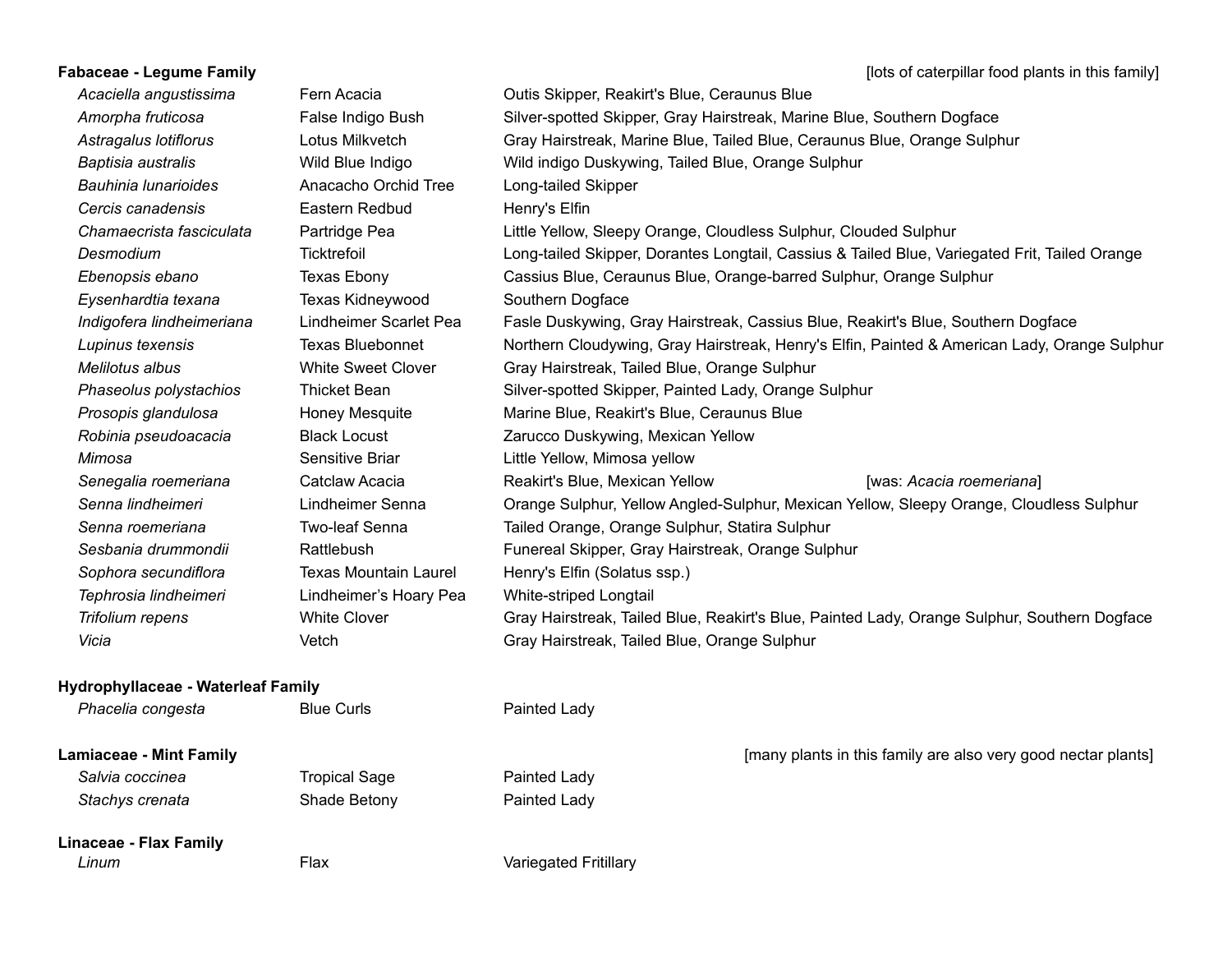| Loganiaceae - Pinkroot Family             |                                              |                                                     |                                                               |
|-------------------------------------------|----------------------------------------------|-----------------------------------------------------|---------------------------------------------------------------|
| Spigelia texana                           | <b>Texas Pinkroot</b>                        | Soldier                                             |                                                               |
| <b>Malvaceae - Mallow Family</b>          |                                              |                                                     | [many plants in this family are also very good nectar plants] |
| Abutilon fruticosum                       | Texas Indian mallow                          | Common Streaky-Skipper, Texas Powdered-Skipper      |                                                               |
| Abutilon incanum                          | Hoary Abutilon                               | Common Streaky-Skipper, Texas Powdered-Skipper      |                                                               |
| Allowissadula holosericea                 | Chisos Mtn False Indianmw                    | Common Streaky-Skipper, Texas Powdered-Skipper      |                                                               |
| Callirhoe involucrata                     | Purple Winecup                               | <b>Gray Hairstreak</b>                              |                                                               |
| Gossypium hirsutum                        | <b>Upland Cotton</b>                         | Painted Lady                                        |                                                               |
| Malva neglecta                            | <b>Common Mallow</b>                         | Painted Lady, American Lady                         |                                                               |
| Sida lindheimeri                          | Lindheimer's Sida                            | Checkered-Skipper, Laviana White-Skipper            |                                                               |
| Sida spinosa                              | Prickly fanpetals                            | <b>Mallow Scrub-Hairstreak</b>                      |                                                               |
| Nyctaginaceae - Four-O'clock Family       |                                              |                                                     |                                                               |
| Boerhavia coccinea                        | <b>Scarlet Spiderling</b>                    | <b>Variegated Fritillary</b>                        |                                                               |
| <b>Oxalidaceae - Wood-Sorrel Family</b>   |                                              |                                                     |                                                               |
| Oxalis dillenii                           | <b>Yellow Woodsorrel</b>                     | Cyna Blue                                           | [rare CenTex butterfly]                                       |
| Plantaginaceae - Plantain Family          |                                              |                                                     |                                                               |
| Plantago lanceolata                       | Narrowleaf Plantain                          | Common Buckeye, Painted Lady, Variegated Fritillary |                                                               |
| <b>Plumbaginaceae - Leadwort Family</b>   |                                              |                                                     |                                                               |
| Plumbago scandens                         | Mexican Plumbago                             | Cassius Blue, Marine Blue                           | [rare CenTex butterflies]                                     |
| Poaceae - Grass Family                    |                                              |                                                     |                                                               |
| Bouteloua curtipendula                    | Side-oats Grama                              | Grass-Skippers, Satyrs                              |                                                               |
| Polygonaceae - Buckwheat Family           |                                              |                                                     |                                                               |
| Eriogonum annuum                          | <b>Annual Buckwheat</b>                      | Hairstreaks                                         |                                                               |
| Portulacaceae - Purslane Family           |                                              |                                                     |                                                               |
| Portulaca umbraticola                     | Wingpod Purslane                             | <b>Variegated Fritillary</b>                        |                                                               |
| <b>Scrophulariaceae - Figwort Family</b>  |                                              |                                                     |                                                               |
| Agalinis edwardsiana                      | Plateau False Foxglove                       | Common Buckeye                                      |                                                               |
| Agalinis heterophylla                     | Prairie False Foxglove                       | <b>Tropical Buckeye</b>                             |                                                               |
| Bacopa                                    | Water Hyssop                                 | <b>White Peacock</b>                                |                                                               |
| Castilleja indivisa                       | <b>Texas Indian Paintbrush</b>               | Common Buckeye                                      |                                                               |
| Castilleja purpurea                       | <b>Prairie Paintbrush</b>                    | Common Buckeye                                      |                                                               |
| Leucophyllum frutescens<br>Linaria texana | Cenizo, Purple Sage<br><b>Texas Toadflax</b> | Theona Checkerspot<br>Common Buckeye                |                                                               |
|                                           |                                              |                                                     |                                                               |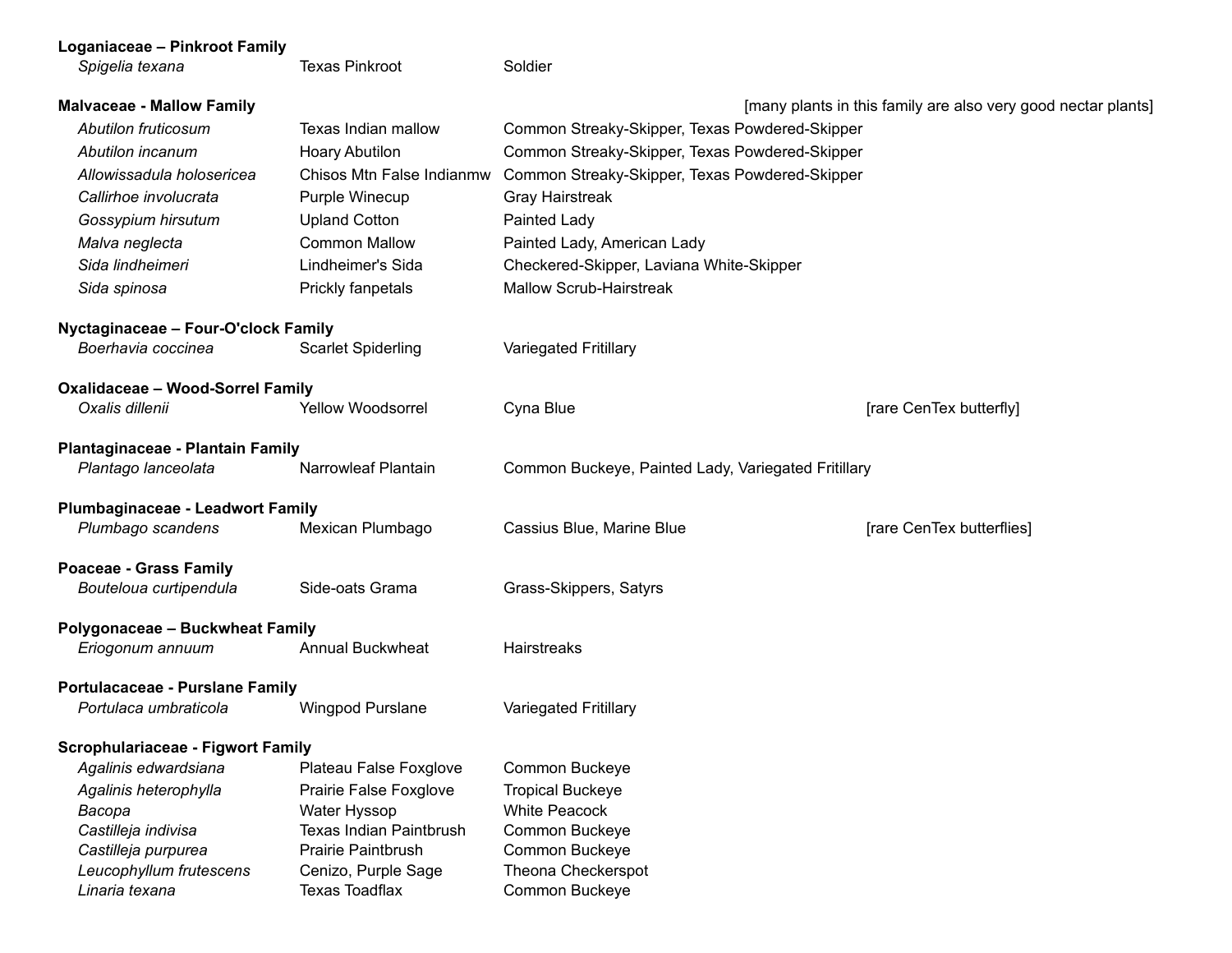| Lindernia dubia<br>Maurandella antirrhiniflora<br>Penstemon cobaea<br>Stemodia lanata | Yellowseed False Pimpernel White Peacock<br>Snapdragon Vine<br>Foxglove Penstemon<br>Woolly Stemodia | Common Buckeye<br>Common Buckeye<br><b>Tropical Buckeye</b> |                                                                        |
|---------------------------------------------------------------------------------------|------------------------------------------------------------------------------------------------------|-------------------------------------------------------------|------------------------------------------------------------------------|
| Turneraceae - Yellow-Alder Family<br>Turnera diffusa                                  | Damiana                                                                                              | Variegated Fritillary, Mexican Fritillary                   |                                                                        |
|                                                                                       |                                                                                                      |                                                             |                                                                        |
| <b>Urticaceae - Nettle Family</b><br>Urtica                                           | <b>Nettles</b>                                                                                       |                                                             | Red Admiral, Painted Lady, American Lady, Question Mark, Eastern Comma |
| Verbenaceae - Verbena Family                                                          |                                                                                                      |                                                             | [many plants in this family are also very good nectar plants]          |
| Lippia alba                                                                           | <b>Bushy Lippia</b>                                                                                  | White Peacock,                                              |                                                                        |
| Phyla incisa                                                                          | Common Frogfruit                                                                                     | <b>Phaon Crescent</b>                                       |                                                                        |
| Phyla lanceolata                                                                      | Northern Frog-fruit                                                                                  | <b>Phaon Crescent</b>                                       |                                                                        |
| Verbena halei                                                                         | <b>Texas Vervain</b>                                                                                 | Common Buckeye                                              |                                                                        |
| <b>Violaceae - Violet Family</b>                                                      |                                                                                                      |                                                             |                                                                        |
| Hybanthus verticillatus                                                               | <b>Babyslippers</b>                                                                                  | Variegated Fritillary                                       |                                                                        |
| Viscaceae - Christmas Mistletoe Family                                                |                                                                                                      |                                                             |                                                                        |
| Phoradendron                                                                          | Mistletoe                                                                                            | <b>Great Purple Hairstreak</b>                              |                                                                        |
| <b>SHRUBS</b>                                                                         |                                                                                                      |                                                             |                                                                        |
| <b>Anacardiaceae - Sumac Family</b>                                                   |                                                                                                      |                                                             |                                                                        |
| <b>Rhus virens</b>                                                                    | Evergreen Sumac                                                                                      | Dusky-blue Groundstreak                                     |                                                                        |
| Toxicodendron radicans                                                                | Poison Ivy                                                                                           | Dusky-blue Groundstreak                                     | [probably don't want to plant this one]                                |
| <b>Aquifoliaceae - Holly Family</b><br>llex                                           | Yaupon                                                                                               | Dusky-blue Groundstreak                                     |                                                                        |
| <b>Cornaceae - Dogwood Family</b>                                                     |                                                                                                      |                                                             |                                                                        |
| Cornus drummondii                                                                     | Rough-leaf Dogwood                                                                                   | <b>Spring Azure</b>                                         |                                                                        |
| Malpighiaceae - Barbados-Cherry Family<br>Malpighia glabra                            | <b>Barbados Cherry</b>                                                                               | <b>Cassius Blue</b>                                         |                                                                        |
| Simaroubaceae - Quassia-Wood Family<br>Castela erecta                                 | <b>Texan Goatbush</b>                                                                                | <b>Florida White</b>                                        |                                                                        |
| <b>Styracaceae - Snowball Family</b><br>Styrax platanifolius                          | Sycamore-leaf Snowbell                                                                               | Eastern Tiger Swallowtail                                   |                                                                        |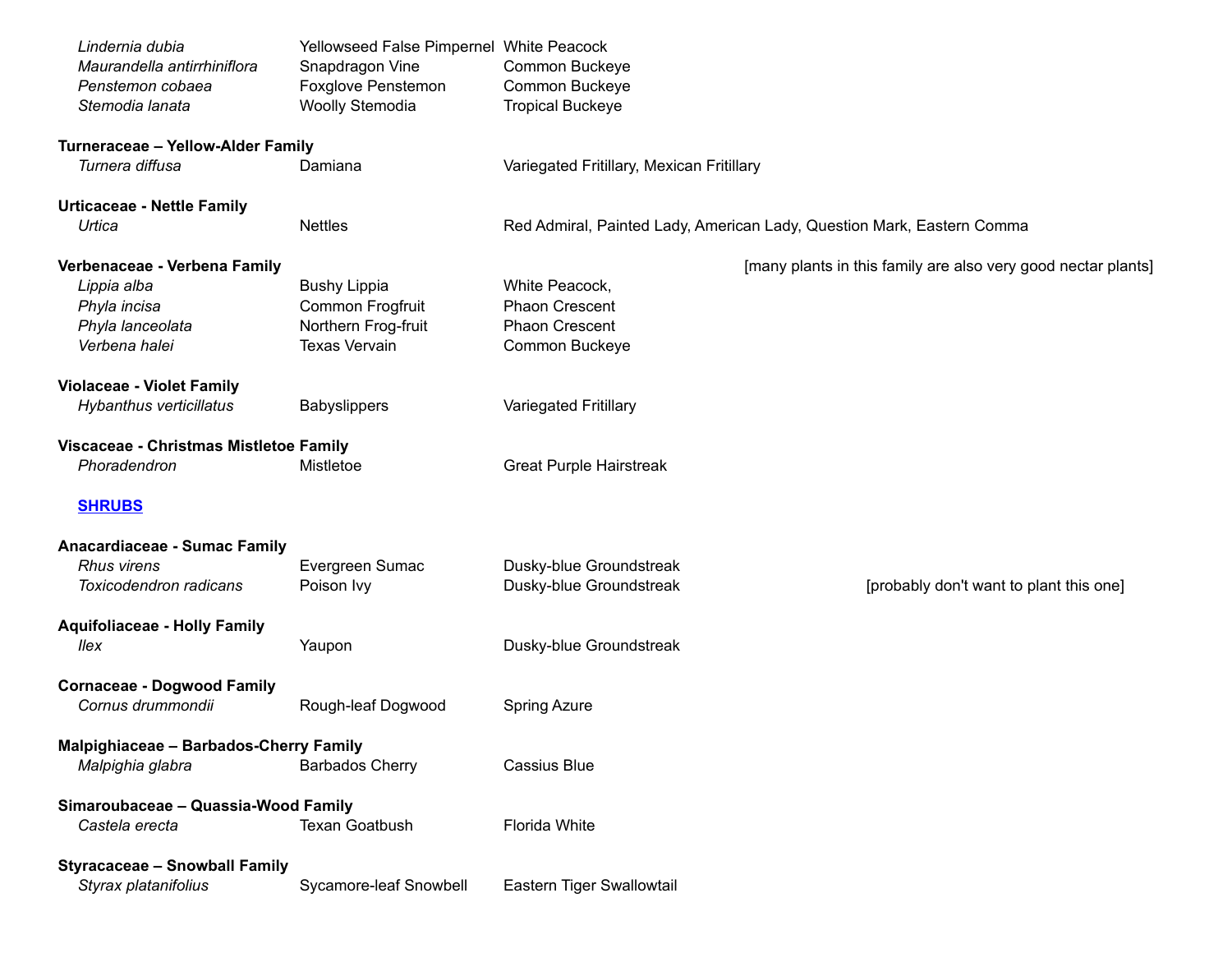#### **Zygophyllaceae – Creosote-Bush Family**

| Zygophyllaceae – Creosote-Bush Family<br>Guaiacum angustifolium<br>Guayacan |                   | Gray Hairstreak, Lyside Sulphur       |  |  |
|-----------------------------------------------------------------------------|-------------------|---------------------------------------|--|--|
| <b>TREES</b>                                                                |                   |                                       |  |  |
| <b>Aceraceae - Maple Family</b>                                             |                   |                                       |  |  |
| Acer negundo                                                                | Boxelder          | Banded Hairstreak, Mourning Cloak     |  |  |
| <b>Cupressaceae - Cypress Family</b>                                        |                   |                                       |  |  |
| Juniperus ashei                                                             | Ashe Juniper      | Olive Hairstreak                      |  |  |
| Juniperus virginiana                                                        | Eastern Red Cedar | Olive Hairstreak                      |  |  |
| <b>Ebenaceae - Ebony Family</b>                                             |                   |                                       |  |  |
| Diospyros texana                                                            | Texas Persimmon   | Gray Hairstreak, Henry's Elfin        |  |  |
| <b>Fagaceae - Oak Family</b>                                                |                   |                                       |  |  |
| Quercus buckleyi                                                            | Texas Red Oak     | Skippers, Hairstreaks, Admirals       |  |  |
| Quercus fusiformis                                                          | Texas Live Oak    | Skippers, Hairstreaks, Arizona Sister |  |  |

# *Quercus marilandica* Blackjack Oak Skippers, Hairstreaks, Admirals *Quercus sinuata* Bastard Oak Skippers, Hairstreaks, Arizona Sister

#### **Juglandaceae - Walnut Family**

**Carya illinoinensis** Pecan Pecan Hairstreaks *Juglans* Walnut Walnut Hairstreaks

## **Lauraceae - Laurel Family**

| Lindera benzoin   | Northern Spicebush | Spicebush Swallowtail, Eastern Tiger Swallowtail           |
|-------------------|--------------------|------------------------------------------------------------|
| Persea borbonia   | Redbav             | Palamedes, Spicebush, Eastern Tiger, and Giant Swallowtail |
| Sassafras albidum | Sassafrass         | Palamedes, Spicebush, and Eastern Tiger Swallowtail        |

### **Moraceae - Mulberry Family**

```
Morus Mulberries Daggerwings
```
Ficus **Figs** Figs **Example 2** Figs **Example 2** Daggerwings [we should be so lucky!]

### **Oleaceae - Olive Family**

**Fraxinus americana** White Ash Mourning Cloak

*Fraxinus pennsylvanica* Green Ash Banded Hairstreak, Eastern Tiger Swallowtail, Two-tailed Swallowtail

#### **Rhamnaceae - Buckthorn Family**

Karwinskia humboldtiana Coyotillo **Two-barred Flasher** 

**Ceanothus herbaceus** Redroot **Redroot** Spring Azure

*Rhamnus caroliniana* Carolina Buckthorn Gray Hairstreak, Spring Azure, Painted Lady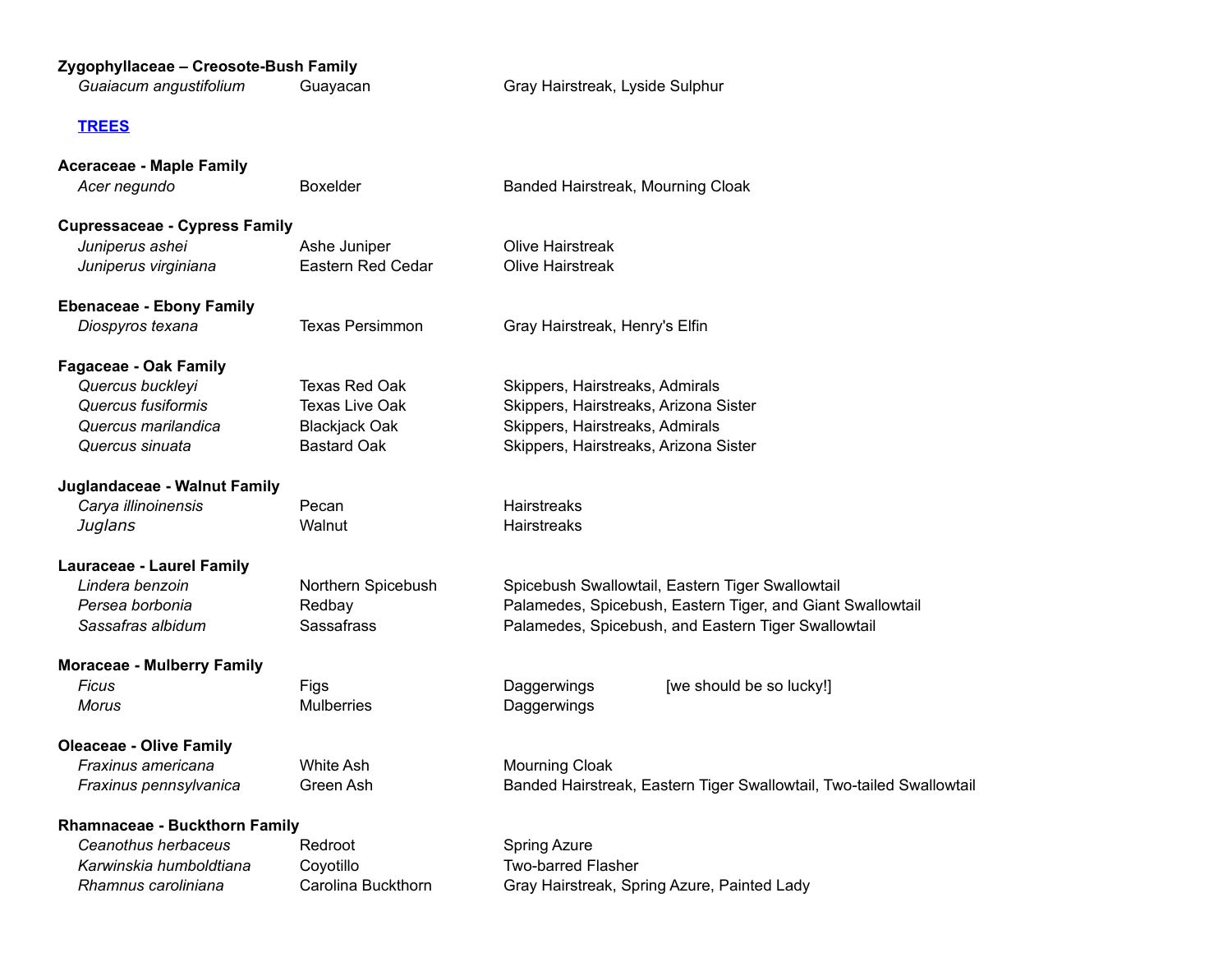# **Rosaceae - Rose Family**

| Crataegus                   | Hawthorne | Gray Hairstreak, Banded Hairstreak, Eastern Tiger Swallowtail, Viceroy, Red-spotted Purple                           |
|-----------------------------|-----------|----------------------------------------------------------------------------------------------------------------------|
| Prunus serotina var. eximia |           | Escarpment Black Cherry Banded Hairstreak, Spring Azure, Eastern Tiger & Two-tailed Swt, Viceroy, Red-spotted Purple |

| <b>Rutaceae - Citrus Family</b><br>Ptelea trifoliata<br>Thamnosma texana<br>Zanthoxylum hirsutum<br>Zanthoxylum fagara | <b>Wafer Ash</b><br><b>Dutchman's Breeches</b><br>Texas Prickly Ash<br>Colima | Eastern Tiger, Two-tailed, and Giant Swallowtails<br><b>Black Swallowtail</b><br>Eastern Tiger, Two-tailed, and Giant Swallowtails<br>Sickle-winged Skipper, Giant Swallowtail |
|------------------------------------------------------------------------------------------------------------------------|-------------------------------------------------------------------------------|--------------------------------------------------------------------------------------------------------------------------------------------------------------------------------|
| <b>Salicaceae - Willow Family</b><br>Populus deltoides<br>Salix nigra                                                  | Eastern Cottonwood<br><b>Black Willow</b>                                     | Eastern Tiger Swallowtail, Viceroy, Mourning Cloak, Red-spotted Admiral<br>Eastern Tiger Swallowtail, Viceroy, Mourning Cloak, Red-spotted Admiral                             |
| Sapindaceae - Soapberry Family                                                                                         |                                                                               |                                                                                                                                                                                |
| Sapindus saponaria<br>Ungnadia speciosa                                                                                | Soapberry<br>Mexican Buckeye                                                  | Soapberry Hairstreak<br>Henry's Elfin                                                                                                                                          |
| <b>Tiliaceae - Linden Family</b><br>Tilia americana                                                                    | American Basswood                                                             | White-M Hairstreak, Eastern Comma, Mourning Cloak, Red-spotted Purple                                                                                                          |
| <b>Ulmaceae - Elm Family</b><br>Celtis laevigata<br>Celtis pallida<br>Ulmus americana                                  | Sugar Hackberry<br>Granjeno, Spiny Hackberry<br>American Elm                  | American Snout, Emperors, Question Mark<br>American Snout, Empress Leila<br>Question Mark, Eastern Comma, Mourning Cloak, Painted Lady                                         |
| <b>VINES</b>                                                                                                           |                                                                               |                                                                                                                                                                                |
| Aristolochiaceae - Pipevine Family                                                                                     |                                                                               |                                                                                                                                                                                |
| Aristolochia erecta                                                                                                    | Swanflower                                                                    | Pipevine Swallowtail, Polydamas Swallowtail                                                                                                                                    |
| <b>Convolvulaceae - Morning-Glory Family</b>                                                                           |                                                                               |                                                                                                                                                                                |
| Ipomoea cordatotriloba                                                                                                 | Purple Bindweed                                                               | Variegated Fritillary                                                                                                                                                          |
| Passifloraceae - Passionvine Family                                                                                    |                                                                               |                                                                                                                                                                                |
| Passiflora affinis                                                                                                     | <b>Bracted Passionflower</b>                                                  | Gulf Fritillary, Zebra Heliconian                                                                                                                                              |
| Passiflora foetida                                                                                                     | Corona de Cristo                                                              | Variegated Fritillary, Mexican Fritillary, Gulf Fritillary                                                                                                                     |
| Passiflora incarnata                                                                                                   | <b>Purple Passionflower</b>                                                   | Variegated Fritillary, Gulf Fritillary                                                                                                                                         |
| Passiflora lutea                                                                                                       | <b>Yellow Passionflower</b>                                                   | Julia Heliconian, Mexican Silverspot, Gulf Fritillary, Zebra Heliconian                                                                                                        |
| Passiflora suberosa                                                                                                    | <b>Corkstem Passionflower</b>                                                 | Julia Heliconian, Mexican Silverspot, Gulf Fritillary, Zebra Heliconian                                                                                                        |
| Passiflora tenuiloba                                                                                                   | Slender-lobe Passionflower                                                    | <b>Gulf Fritillary</b>                                                                                                                                                         |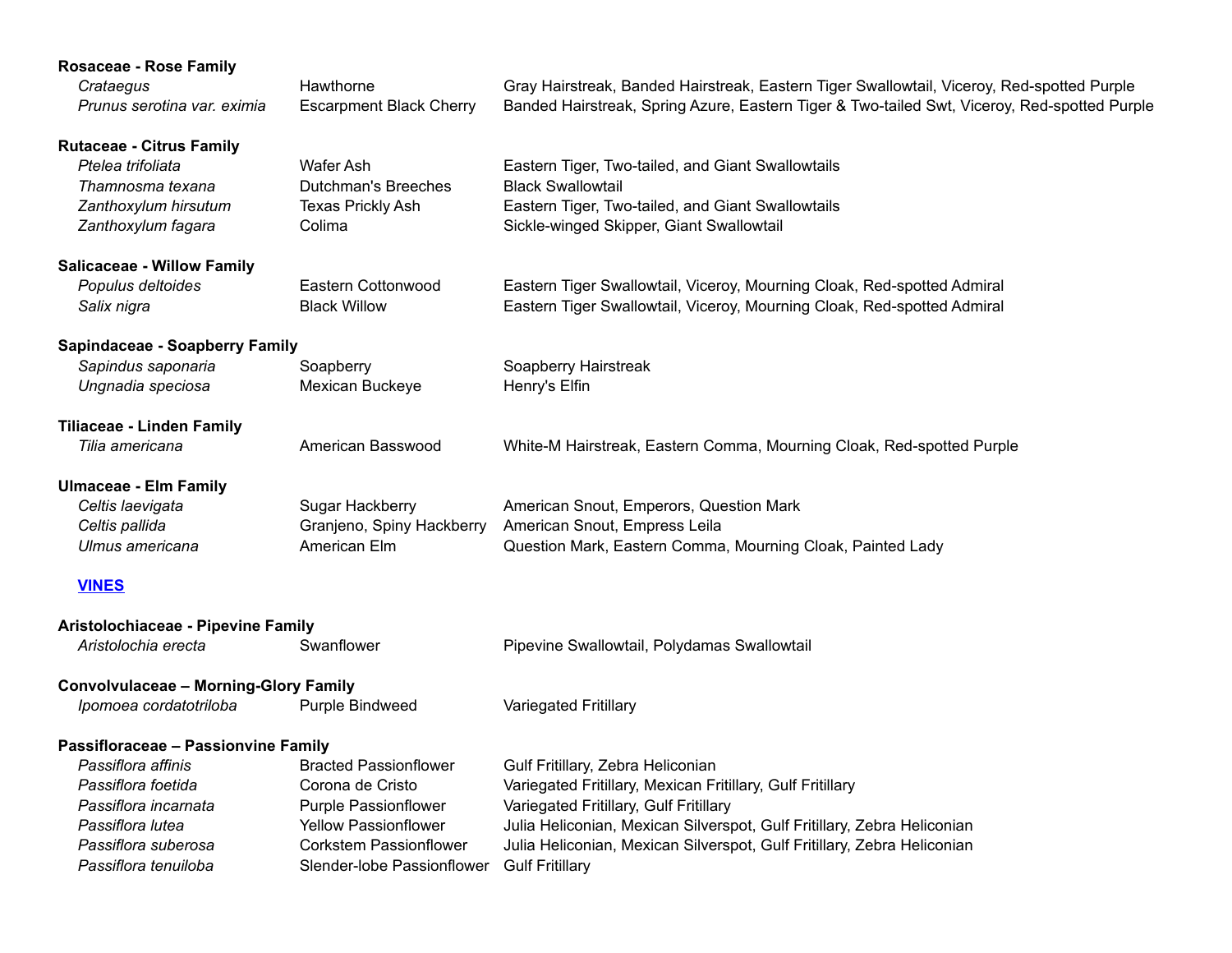| Ranunculaceae - Buttercup Family |  |  |  |
|----------------------------------|--|--|--|
|----------------------------------|--|--|--|

| Clematis drummondii | Old Man's Beard | <b>Fatal Metalmark</b> |
|---------------------|-----------------|------------------------|
|                     |                 |                        |

List primarily modified from:

#### **Central Texas Butterfly Gardening**

Plants useful as food for butterfly larvae in Central Texas – Compiled by Chris Durden http://bit.ly/2BWOiB4

Native Plant Information:

Enquist, M. 1987 **Brother Daniel Lynch, C.S.C. 1981.** Brother Daniel Lynch, C.S.C. 1981. Lone Star Botanical, Austin. 275 pp. **Acorn Press, Austin. 180 pp.** Acorn Press, Austin. 180 pp.

**Travis County Butterfly Checklist** http://www.texasento.net/Travislist.htm

**Wildflowers of the Texas Hill Country Native & Naturalized Woody Plants of Austin & the Hill Country**

Butterfly Information:

| <b>Butterflies Through Binoculars, The West</b> | <b>Focus Guide to Butterflies of North America</b> |
|-------------------------------------------------|----------------------------------------------------|
| Jeffrey Glassberg, 2001.                        | Jim P. Brock & Kenn Kaufman, 2003.                 |
| Oxford University Press, Oxford. 384 pp.        | Houghton Mifflin Co., Boston. 384 pp.              |

Caterpillar Information:

| <b>Caterpillars in the Field and Garden</b>           | <b>Caterpillars of Eastern North America</b>       |
|-------------------------------------------------------|----------------------------------------------------|
| Thomas Allen, Jim Brock and Jeffrey Glassberg. 2005.  | David Wagner, 2005.                                |
| Oxford University Press, Oxford. 224 pp.              | Princeton University Press, Princeton, NJ. 496 pp. |
|                                                       |                                                    |
| Candanina far Duttarfliae and Dellinater Information: |                                                    |

Gardening for Butterflies and Pollinator Information:

Texas A&M Press, College Station. 448 pp. The Xerces Society, Portland, OR. 145 pp.

#### **Butterfly Gardening for Texas Pollinator Conservation Handbook**

Geyata Ajilvsgi. 2013 The Xerces Society and The Bee Works. 2003.

#### **Butterfly Nectar (and Host) Plants for Central Texas**

http://www.texasento.net/CenTexNectar.pdf